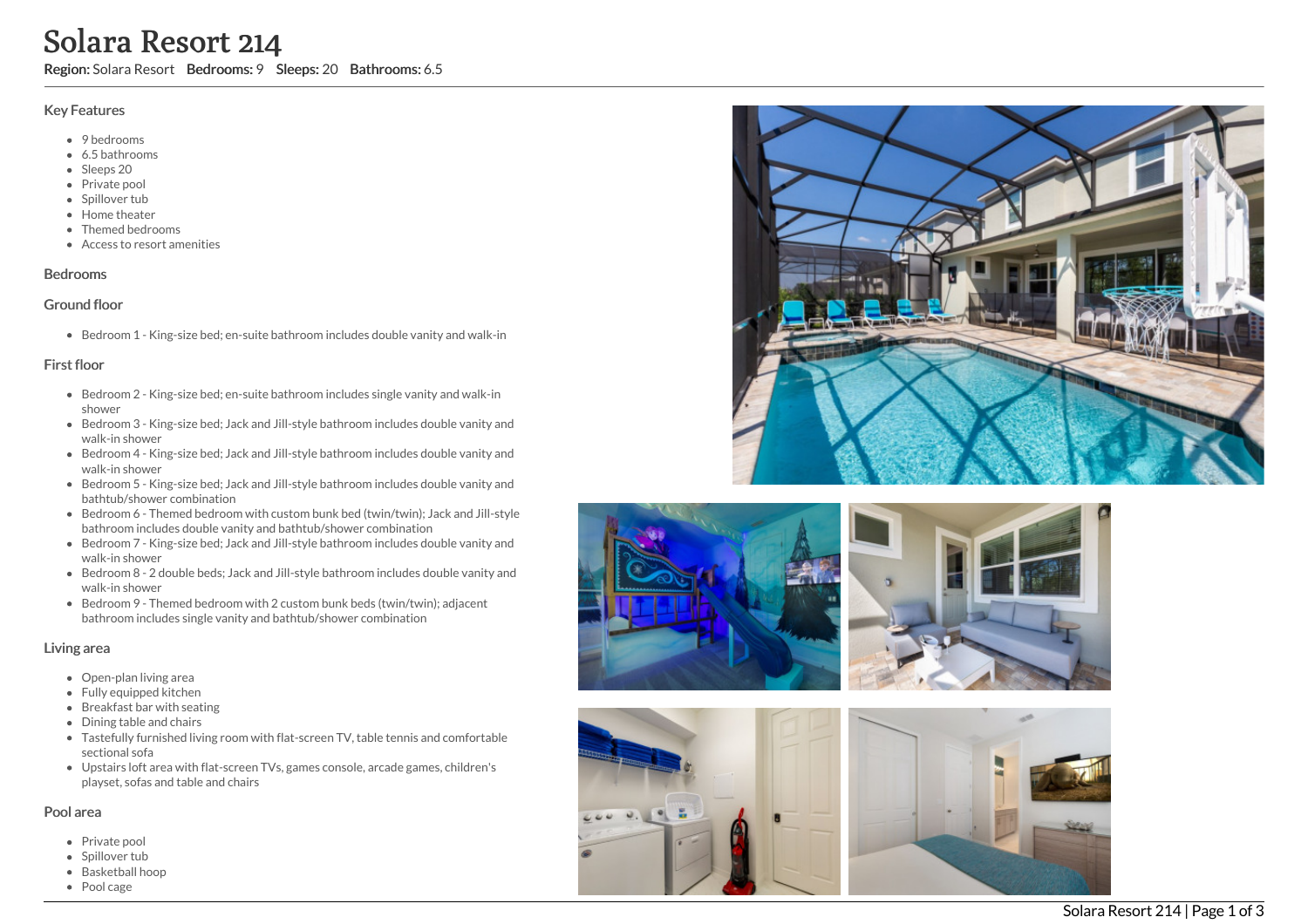- Pool fence
- Sunloungers
- Covered lanai with outdoor lounge seating, connect four and table and chairs

#### Home entertainment

- Flat-screen TVs in living area and all bedrooms
- Home theater includes projector screen, dart board and cinema-style seating

#### General

- Air conditioning throughout
- Complimentary wifi
- Bedding and towels included
- $\bullet$  Private parking

# Laundry room

- Washer and dryer
- Iron and ironing board

## Children's equipment available for hire

- $\bullet$  Crib
- Stroller
- High chair
- Pack and play

# Resort facilities

Located just 8 miles from Disney, Solara Resort is a brand new, exclusive resort offering guests a wide range of luxury amenities for an unforgettable holiday experience. Whether you choose to relax and unwind poolside in your own private cabana, enjoy a drink at the Tiki Bar or take a break at the Gelato cafe - Solara is the perfect place for relaxing under the Florida sun. At the centre of the resort you will find the Clubhouse, which features an extensive water complex with activities to suit the whole family. Kids can enjoy the splash pad and water slide but for the more adventurous, there is the FlowRider wave simulator with an expert team on site to teach you how to surf! Solara also benefits from a range of sporting facilities including a fitness center, sports courts, walking trails and a soccer field. When it $\tilde{A}$  $\tilde{a}$ , $\tilde{a}$ , $\tilde{a}$ , $\tilde{a}$  finally time for a break, guests can relax in the top quality restaurants, cafes and bars available to everyone.

# Places of interest

- Airport 31 miles
- Disney World 8 miles
- Seaworld 18 miles
- Universal Studios 23 miles
- Legoland 30 miles
- Beaches (Cocoa Beach) 79 miles